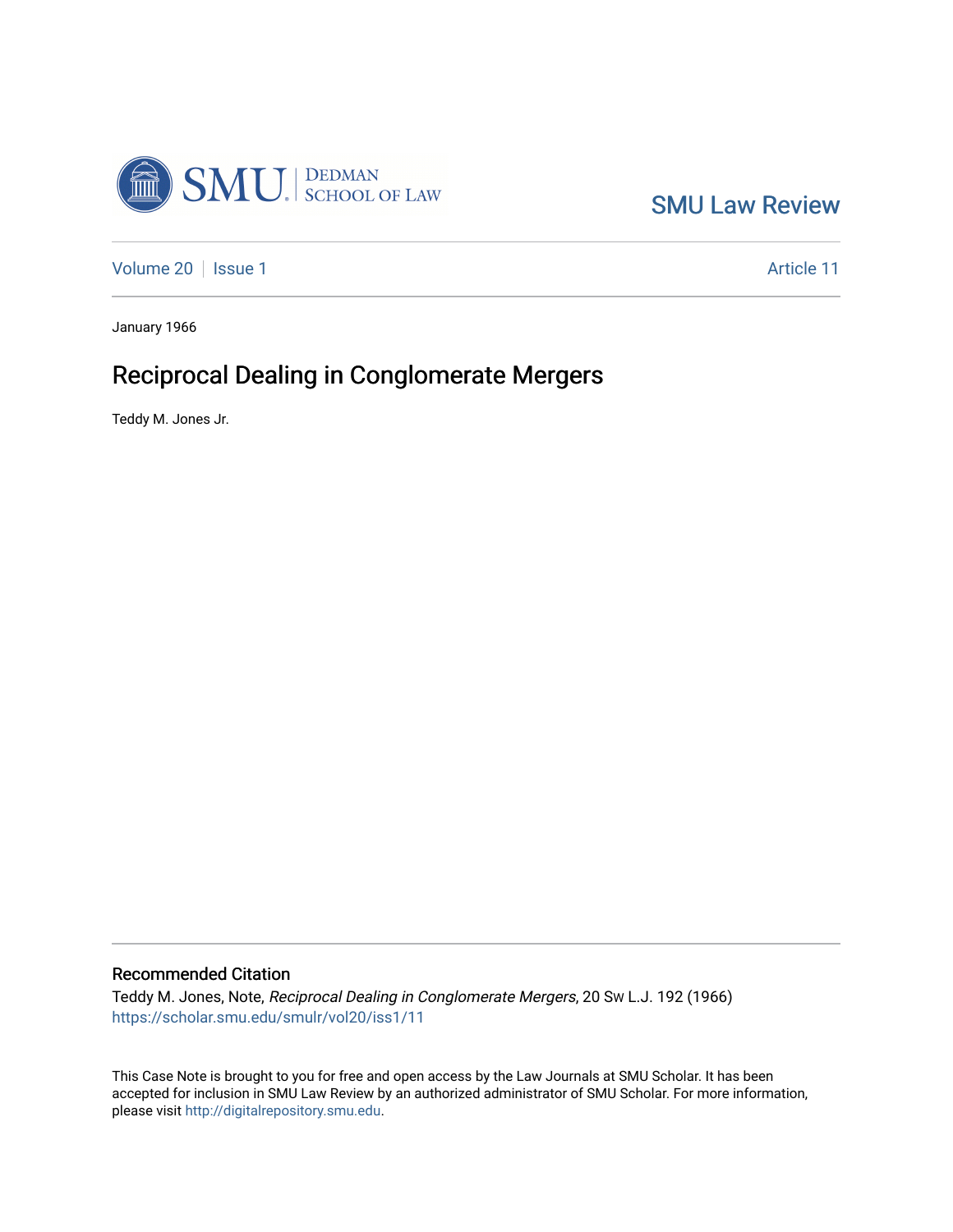breach with appropriate legislation. Until this dispute is resolved, there will remain the possibility of unjust results where "[state laws] which are designed to protect innocent persons dealing in faith on the revelations of title records are twisted to permit the great national sovereign to take property from one who is the acknowledged owner of it to apply on the tax debts of another . . who has transferred the property.""

*John M. McMullen*

## Reciprocal Dealing in Conglomerate Mergers

#### I. **TYPES OF** MERGERS

For purposes of antitrust law there are three basic types of mergers: (1) vertical, (2) horizontal, and (3) conglomerate. Generally, mergers are effected by acquisition of either stock or assets. An economic arrangement between companies in a supplier-customer relationship is termed vertical.<sup>1</sup> A vertical merger refers to an expansion directed toward control of raw material suppliers or toward acquisition of product outlets. Its primary vice results from tying a customer to a supplier, thus foreclosing competitors of either party from a previously open market segment.<sup>2</sup>

A horizontal merger is aimed at absorption of a company in the same general product line.<sup>8</sup> These combinations offer the greatest probability of anti-competitive effects. By combining business powers operating in the same or nearly indistinguishable product areas, horizontal mergers limit competition almost by definition and should be subject to much closer scrutiny than should either the vertical or the conglomerate.'

A conglomerate merger is a hybrid, a unique combination often retaining some features of either horizontal or vertical arrangements. Because of this wide range of possible relationships, no exact definition of a conglomerate merger can be given. In a general sense, conglomerate mergers can best be defined as all mergers neither horizontal nor

192

**<sup>30</sup> 349 F.2d** at **629** (Brown, **J.,** dissenting).

**<sup>1</sup>Brown** Shoe **Co. v.** United States, **370 U.S.** 294, **323 (1962);** Note, **17** Sw. **L.J. 286 (1963).** *<sup>2</sup> 1d.* at **323-25.** *<sup>3</sup> Id.* at **334.**

*<sup>&#</sup>x27;* Turner, *Conglomerate Mergers and Section 7 of the Clayton Act,* **78 HARV. L.** REv. **1313, 1322** *(1965).*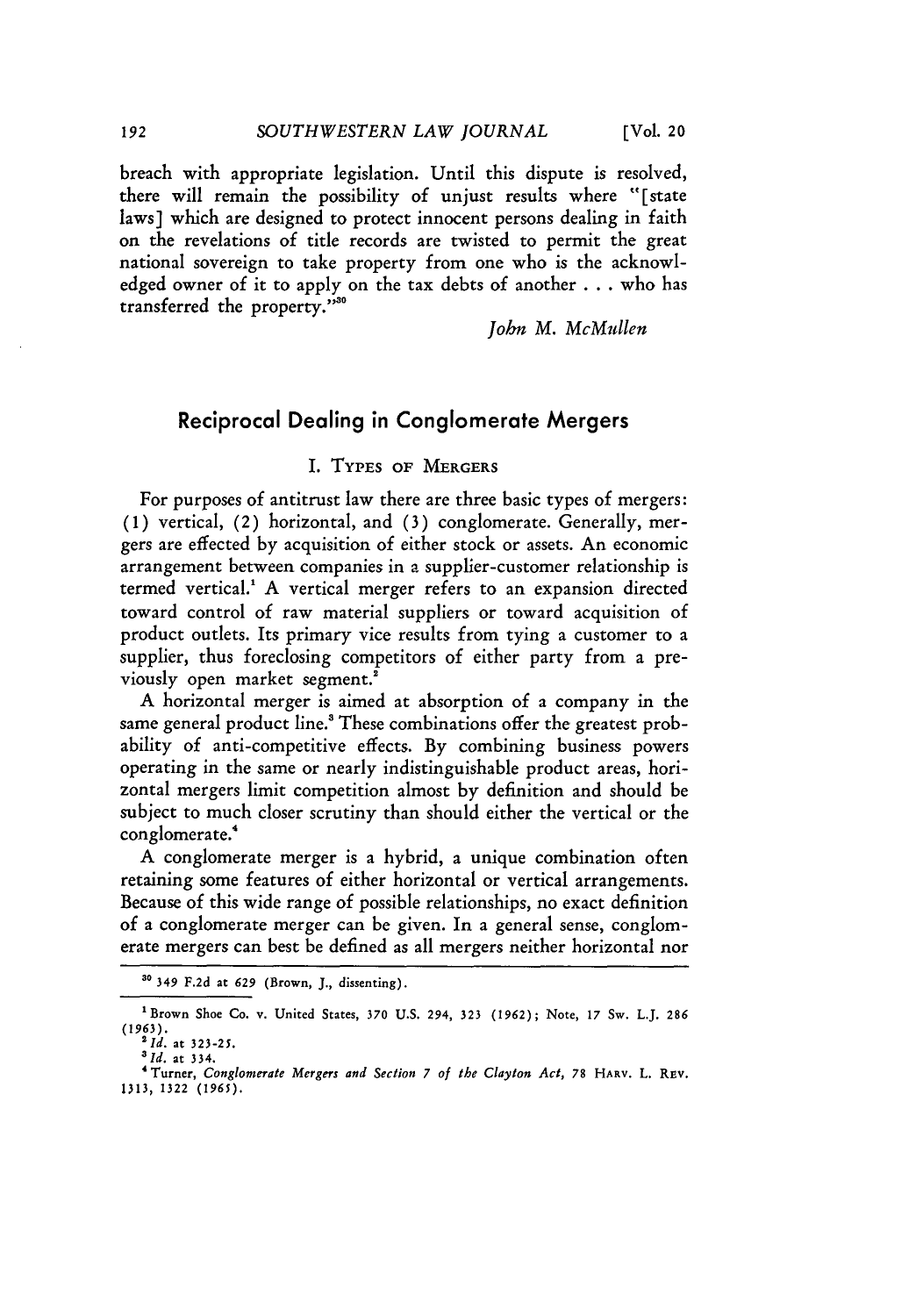vertical.' The conglomerate usually relates to the entry of a large, diversified firm into a new product line. The theory is that in the conglomerate each product line is but a single segment of a diversified corporate structure, and thus short-term losses can be incurred with impunity **by** balancing them against profits from alternate, wellestablished lines. The mere substitution of a large concern as the owner of a competing enterprise may lessen market vitality because of the large firm's retaliatory power. Fear of an extended price war may keep smaller firms in line with desired pricing policies, marketing techniques, or geographic market divisions. **Also,** a conglomerate company is often able to effect substantial increases in sales of either its products or the acquired firm's products through reciprocal dealing.' Companies desiring to sell their products to the conglomerate structure may be forced to reciprocate in purchasing their requirements of other merchandise from it. **A** diversified product structure in a conglomerate firm lends itself to such reciprocal purchasing **by** and from other companies in related fields.

## II. SECTION 7 OF THE CLAYTON ACT'

The original section 7 of the Clayton Act' was directed only at combinations accomplished through stock acquisition.' Any merger effected by a purchase of assets was beyond its scope." In addition, officials charged with enforcing the Clayton Act" refused to direct its sanctions toward any mergers except those between directly com-

'The original **§** *7,* **38** Stat. 731 (1914), read in relevant part as follows: No corporation engaged in commerce shall acquire, directly or indirectly the whole or any part of the stock or other share capital of another engaged also in commerce, where the effect of such acquisition may be to substantially lessen competition between the corporation whose stock is so acquired and the corporation making the acquisition, or to restrain such commerce in any section or community, or tend to create a monopoly in any line of commerce.

' See International Shoe Co. v. FTC, **280** U.S. 291, **298** (1930); Vivaudou Inc. v. FTC, 54 F.2d 273, 276 **(2d** Cir. 1931); Temple Anthracite Coal Co. v. FTC, **51** F.2d **656, 659-61 (3d** Cir. 1931). *Contra,* United States v. E. I. du Pont de Nemours & Co., **353** U.S. 586, *592* **(1957);** Note, 12 Sw. L.J. **128** (1958).

<sup>10</sup> Arrow-Hart & Hegeman Elec. Co. v. FTC, 291 U.S. 587, 595 (1934); FTC v. West-<br>ern Meat Co., 272 U.S. 554, 559-60 (1926); United States v. Celanese Corp. of America,<br>91 F. Supp. 14, 17 (1950); Bok, Section 7 of the Cla *Economics,* 74 HARv. L. REv. 226, **229-30;** Turner, *supra* note 4, at 1313-14.

<sup>11</sup> The Justice Department and The Federal Trade Commission are both charged with enforcing the federal anti-trust laws. See S. Rep. No. 1175, 81st Cong., 2d Sess. **3** (1950).

<sup>&</sup>lt;sup>5</sup> Id. at 1315. The two types of conglomerate mergers are: The "pure" conglomerate in which there is no discernible economic relationship between the acquiring and acquired firm and the "mixed" conglomerate (the type at which anti-trust actions are directed) which may involve horizontal or vertical relationships or both. *Id.* at 1315-16.

<sup>&</sup>lt;sup>6</sup> *Id.* at 1322-23.

**<sup>738</sup>** Star. **731** (1914), as amended, **15** U.S.C. *§* 14-26 **(1958).**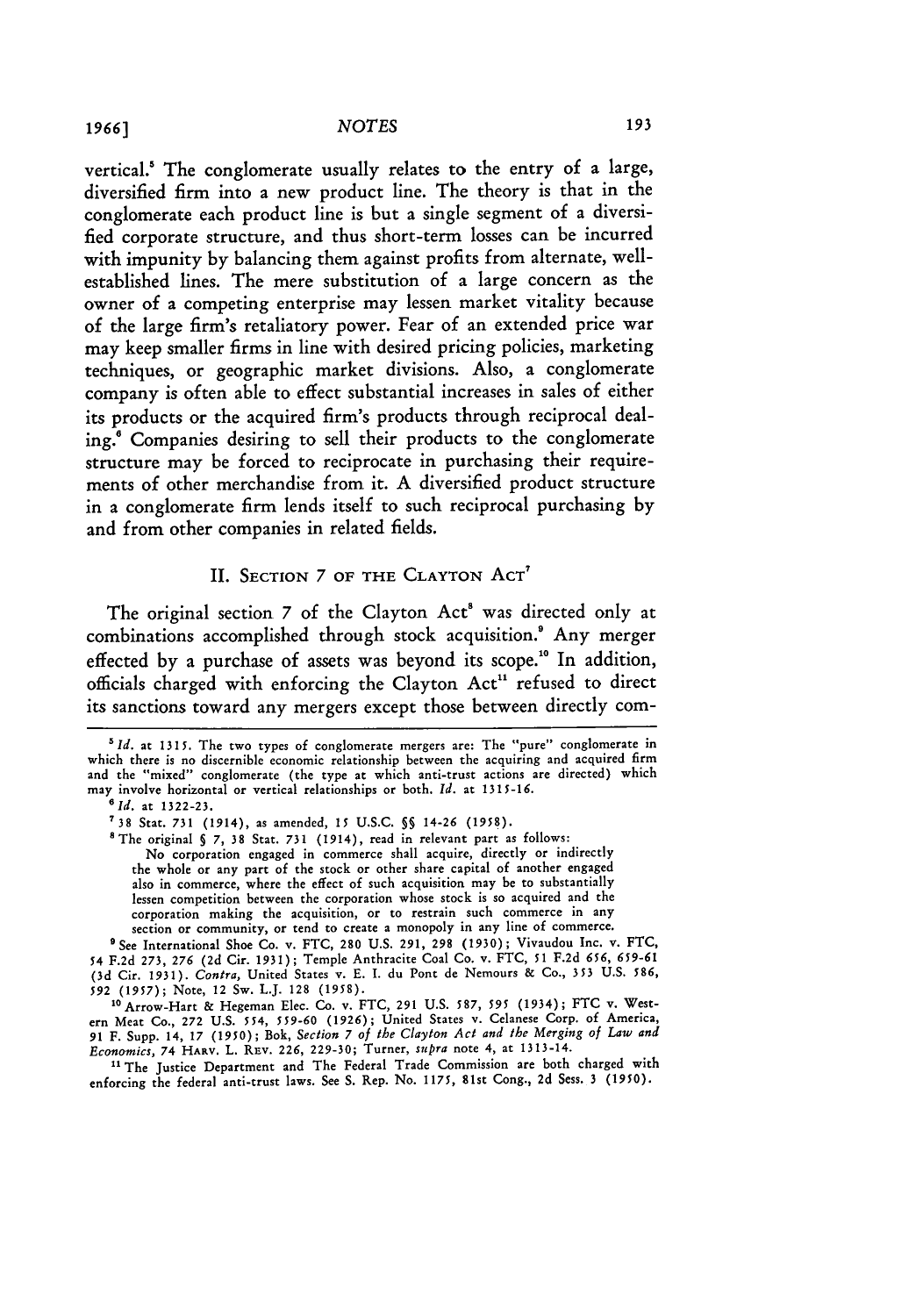peting companies." Thus, vertical integration was thought to be beyond the scope of section **7** as originally enacted."

In **1950** Congress amended section **7** to include asset-acquisition mergers.<sup>14</sup> The section now reads in relevant part:

No corporation engaged in commerce shall acquire, directly or indirectly, the whole or any part of the stock or other share capital and no corporation subject to the jurisdiction of the Federal Trade Commission shall acquire the whole or any part of the assets of another corporation engaged also in commerce, where in any line of commerce in any section of the country, the effect of such acquisition may be substantially to lessen competition, or to tend to create a monopoly.<sup>15</sup>

Not only did Congress expand the scope of the act to include asset mergers, but also it apparently intended to proscribe vertical combinations which tended to create a monopoly or to lessen competition.<sup>16</sup> Congress evidently wished to fashion an antitrust weapon which could be aimed at all mergers tending toward a substantial lessening of competition.<sup>17</sup> Thus, the fusion of relatively unrelated businesses, the *conglomerate* merger, was brought within the effective range of the amended section."

In actions under section *7,* the courts have recognized that the provision is primarily, though not absolutely, concerned with the probability rather than the certainty that competition will be retarded.<sup>19</sup> This primary concern makes possible the arrest of any combination in restraint of trade in its incipiency.<sup>20</sup> But the emphasis on probabil-

15 64 Stat. 1125 (1950), 15 U.S.C. § 18 (1958), amending 38 Stat. 731 (1914).

" H.R. Rep. No. 1191, 81st Cong., Ist Sess. 11 (1949). **<sup>1764</sup>**Stat. 1125 (1950), **15** U.S.C. **§** 18 (1958), amending 38 Stat. **731** (1914); See S. Rep. No. 1175, 81st Cong., 2d Sess. 4 (1950).<br><sup>18</sup> "That **§ 7** was intended to apply to all mergers-horizontal, vertical, or conglomerate

**9** *Id.* at **323.**

<sup>20</sup> See, *e.g.*, United States v. Philadelphia Nat'l Bank, 374 U.S. 321 (1963). A merger<br>was invalidated under § 7 because it would have resulted in one bank's controlling at least 30% of the commercial bank business in the four-county Philadelphia area.

<sup>&</sup>lt;sup>12</sup> See cases and authorities cited note 10 *supra*.

<sup>13</sup> In **1957,** however, the Supreme Court in United States v. E. I. du Pont de Nemours **&** Co., **353** U.S. **586** *(1957),* Note, 12 Sw. L.J. 128 (1958), held the original section to apply to vertical integrations. Further expanding the original provisions, the Court held that companies did not have to compete directly to **be** subject to the sanctions of **§ 7.** According to the decision, the merger was within the scope of **§ 7** if the effect of the merger was to restrain commerce or to create a monopoly. Congressional amendment in *1950,* 64 Stat. 1125, eliminated the requirement that "competition between the corporation whose stock is **. . .** acquired and the corporation making the acquisition" must be lessened.

<sup>64</sup> Stat. 1125 **(1950),** 15 U.S.C. **§** 18 (1958), amending 38 Stat. 731 (1914). '4 "The purpose of the proposed legislation is to prevent corporations from acquiring an-

other corporation **by** means of the acquisition of its assets, whereunder *[sic]* the present law it is prohibited from acquiring the stock of said corporation." S. Rep. No. *1175,* 81st Cong., 2d Sess. 2 **(1950).**

<sup>-</sup>was specifically reiterated **by** the House Report on the final bill. H.R. Rep. No. **1191,** 81st Cong., 1st Sess. 11." Brown Shoe Co. v. United States, **370** U.S. 294 n.31 **(1962),** Note, **17** Sw. L.J. 286 (1963).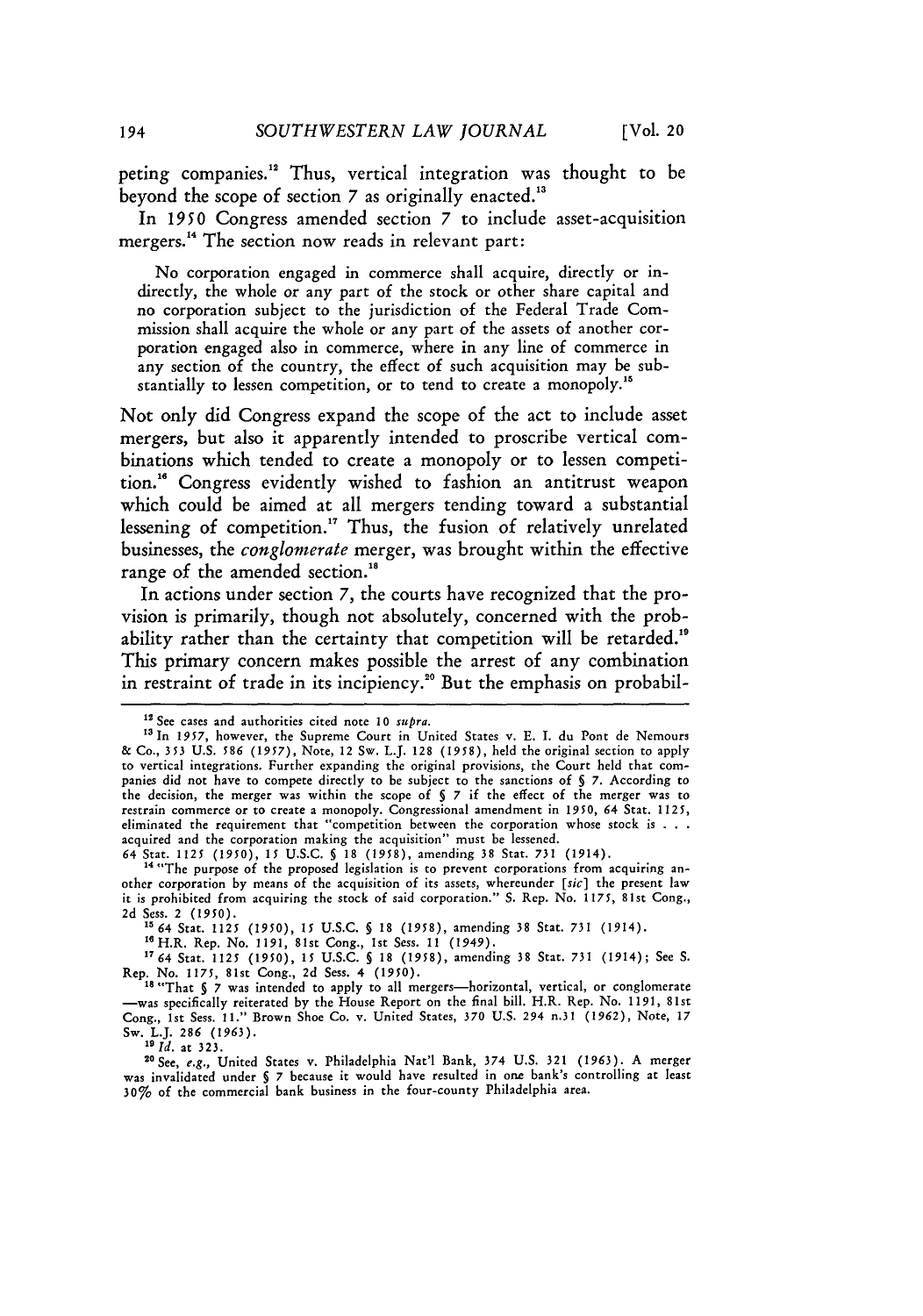ity does not preclude an action under section 7 after such restraint has become a reality.<sup>21</sup> The justification for action after a merger has become a *fait accompli* is usually couched in terms referring to a *threat* which only recently has become apparent.<sup>22</sup> Preoccupation with "probabilities" does not open the door to prohibitions based upon mere "possibility" that restraint of trade would actually take place.<sup>23</sup> "Reasonable probability" is the criterion most often employed by the courts.<sup>24</sup>

#### In applying the section to specific cases, the areas of effective com-

**<sup>21</sup>**See, *e.g.,* United States v. **E. I.** du Pont de Nemours & Co., **353** U.S. *586* (1957), Note, 12 Sw. L.J. **128 (1958).**

To accomplish the congressional aim, the Government may proceed at any time that an acquisition may be said with reasonable probability to contain a threat that it may lead to a restraint of commerce or tend to create a monopoly of a line of commerce. Even when the purchase is solely for investment, the plain language of *§* **7** contemplates an action at any time the stock is used to bring about **.. .**the substantial lessening of competition.

*Id.* at *597-98.* 2""Prior cases under **§ 7** were brought at or near the time of acquisition. None of these cases holds, or even suggests, that the Government is foreclosed from bringing the action at any time when a threat of the prohibited effects is evident." *Id.* at **598.** *<sup>2</sup> But cf.* United States v. Penn-Olin Chem. Co., **378 U.S. 158** (1964), *on remand 246*

F. Supp. *917* (1965). Pennsalt Chemical Company and Olin Mathieson Chemical Company formed a joint venture to form a third corporation, Penn-Olin Chemical Company. The purpose of this new entity was to manufacture and sell sodium chlorate in the southeastern part of the United States. The United States District Court for the district of Delaware originally dismissed the government's complaint, and an appeal was taken by the government to the Supreme Court. A divided Court remanded the case for a determination of whether potential competition had been eliminated by the joint venture. Mr. Justice Clark, speaking for the majority, said:

Certainly the sole test would not be the probability that both companies would have entered the market. Nor would the consideration **be** limited to the probability that one entered alone. There still remained for consideration the fact that Penn-Olin eliminated the potential competition of the corporation that might have remained at the **edge** of the market, continually threatening to enter. Just as a merger eliminates actual competition, this joint venture may well foreclose any prospect of competition between Olin and Pennsalt in the relevant sodium chlorate market.

#### **378 U.S.** at **173.**

Even though the court speaks in terms of "probability," such a contingent lessening of potential competition approaches the realm of "possibility." The district court on remand again dismissed the government's action on the ground that the burden of proof had not been met. The court stated that the government would have to show a reasonable probability, absent the joint venture, that one of the corporations would have constructed a sodium chlorate plant in the same general **location. A** showing **of** reasonable probability was not made, and the court refused to invalidate the formation of the joint venture corporation on the grounds of mere possibility. "It is, of course, possible that if there had been no joint venture Pennsalt alone would have constructed a facility in the Southwest for the manufacture of chlorate. . **.** .Anything is possible. But, if the record is to be the criterion, it is unlikely that this would have occurred." 246 F. Supp. at 934. 24 The final Senate Report contained explicit language relating to this question:

The use of these words ['may be'] means that the bill, if enacted, would not apply to the mere possibility but only to the reasonable probability of the prescribed *[sic]* effect. . **.** .The words 'may be' have been in section **7** of the Clayton Act since 1914. The concept of reasonable probability conveyed **by** these words is a necessary element in any statute which seeks to arrest restraints of trade in their incipiency. **...**

**S.** Rep. No. *1775,* 81st Cong., **2d** Sess. **6 (1950).**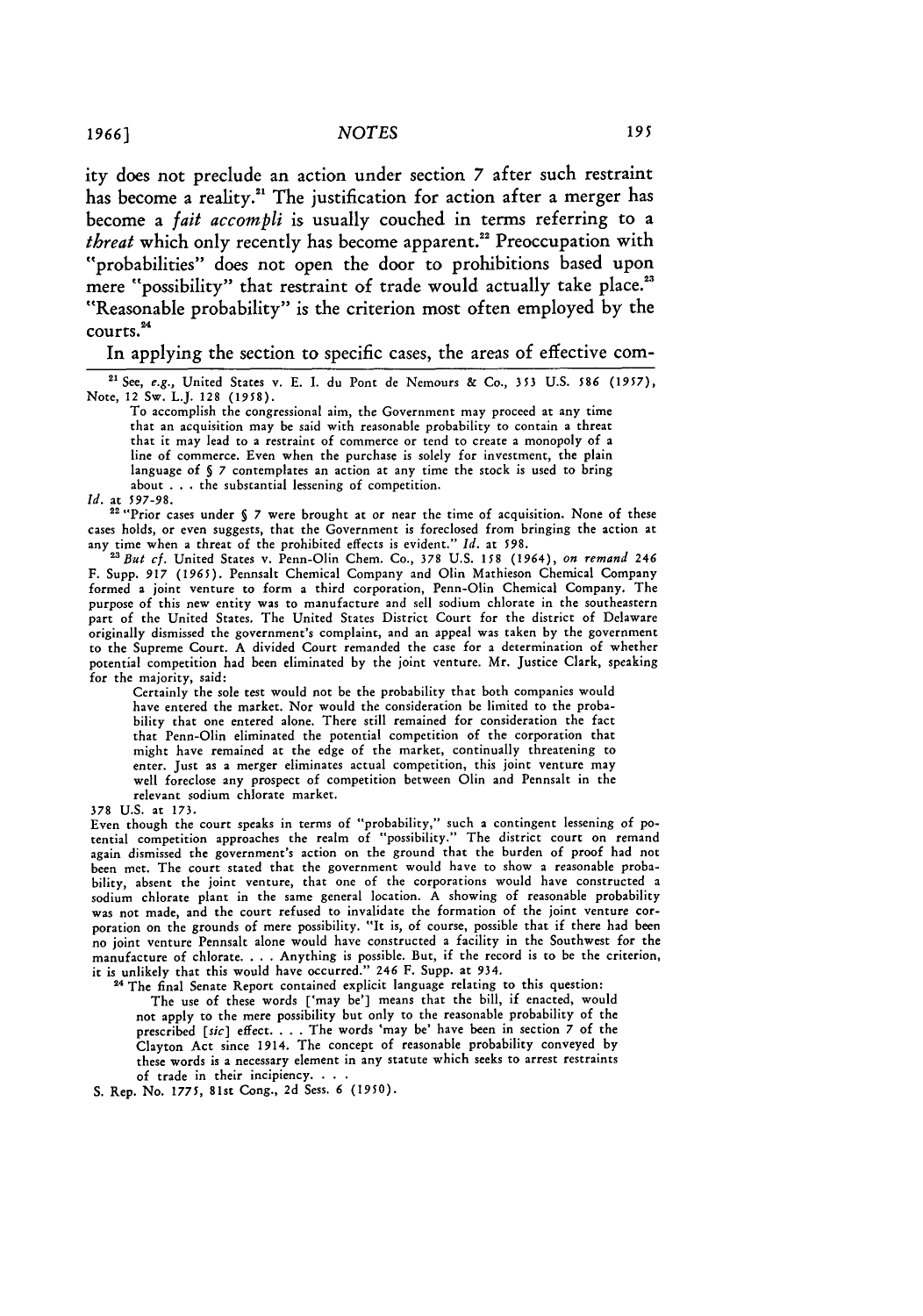petition (frequently termed the relevant market) is determined by reference to product and geographic markets (lines of commerce and sections of the country).<sup>25</sup> In construing lines of commerce in horizontal or vertical mergers, courts are assisted by the nature of these combinations."8 Product relationships are relatively easy to trace between companies producing the same type goods (horizontal combinations) and between companies in a supplier-customer relationship (vertical mergers). In a conglomerate merger situation the task of defining areas of effective competition and tracing probable effects of a merger are more complex.<sup>27</sup>

### III. FTC **v.** CONSOLIDATED FOODS CORP.<sup>28</sup>

Consolidated Foods Corp., a company owning food processing plants and networks of wholesale and retail food outlets, acquired Gentry, Inc., a manufacturer of dehydrated onion and garlic. *FTC v. Consolidated Foods Corp.'s* represents the effort of the Federal Trade Commission to have the merger invalidated on the ground that a violation of section 7 of the Clayton Act<sup>30</sup> resulted from the combination. The Commission contended that both potential and actual lessening of competition resulted from the merger. This allegation was supported primarily by Consolidated's potential to institute reciprocal dealing arrangements with other companies."

Consolidated purchased in substantial amounts the products of other food processors in connection with its wholesale and retail selling endeavors. These food processing companies (Consolidated's suppliers), in turn, purchased dehydrated onion and garlic (Gentry's two main products) for use in their operations. A reciprocal buying arrangement based upon mutual opportunity for supply purchase would prohibit competitors of Consolidated and the firms purchasing from it from entering the supply markets. A possibility, at least, of

*"T* Turner, *Conglomerate Mergers and Section 7 of the Clayton Act,* 78 **HARV.** L. REv. **1313,** 1315 *(1965).* "The rules developed for determining the validity of horizontal and vertical mergers clearly will not do for conglomerate acquisitions generally." *Id.* at 1315. **<sup>28380</sup>**U.S. **592** *(1965).*

a°64 Stat. 1125 *(1950),* **15** U.S.C. **§** 18 (1958), amending 38 Stat. 731 (1914).

**"l** Consolidated Foods Corp., 3 Trade Reg. Rep. (1961-1963 Transfer Binder) **5** 16182.

<sup>&</sup>lt;sup>25</sup> See, *e.g.*, United States v. Philadelphia Nat'l Bank, 374 U.S. 321 (1963); Brown Shoe Co. v. United States, **370** U.S. 294 **(1962),** Note, 17 Sw. L.J. **286 (1963);** United States v. E. T. du Pont de Nemours & Co., **353** U.S. **586 (1957),** Note, 12 Sw. L.J. 128 (1958).

<sup>&</sup>lt;sup>26</sup> See, e.g., United States v. Philadelphia Nat'l Bank, 374 U.S. 321 (1963); United States v. E. I. du Pont de Nemours & Co., **353** U.S. *586* (1957), Note, 12 Sw. L.J. 128 (1958). The *Philadelphia Nat'l Bank* merger's probable effect of concentrating a large proportion of the commercial banking business in one institution was readily apparent. See text accompanying note 20 *supra.* The du Pont-General Motors standing as supplier-customer led to a foreclosure of outside companies which also was easily traced.

*<sup>2</sup>s Ibid.*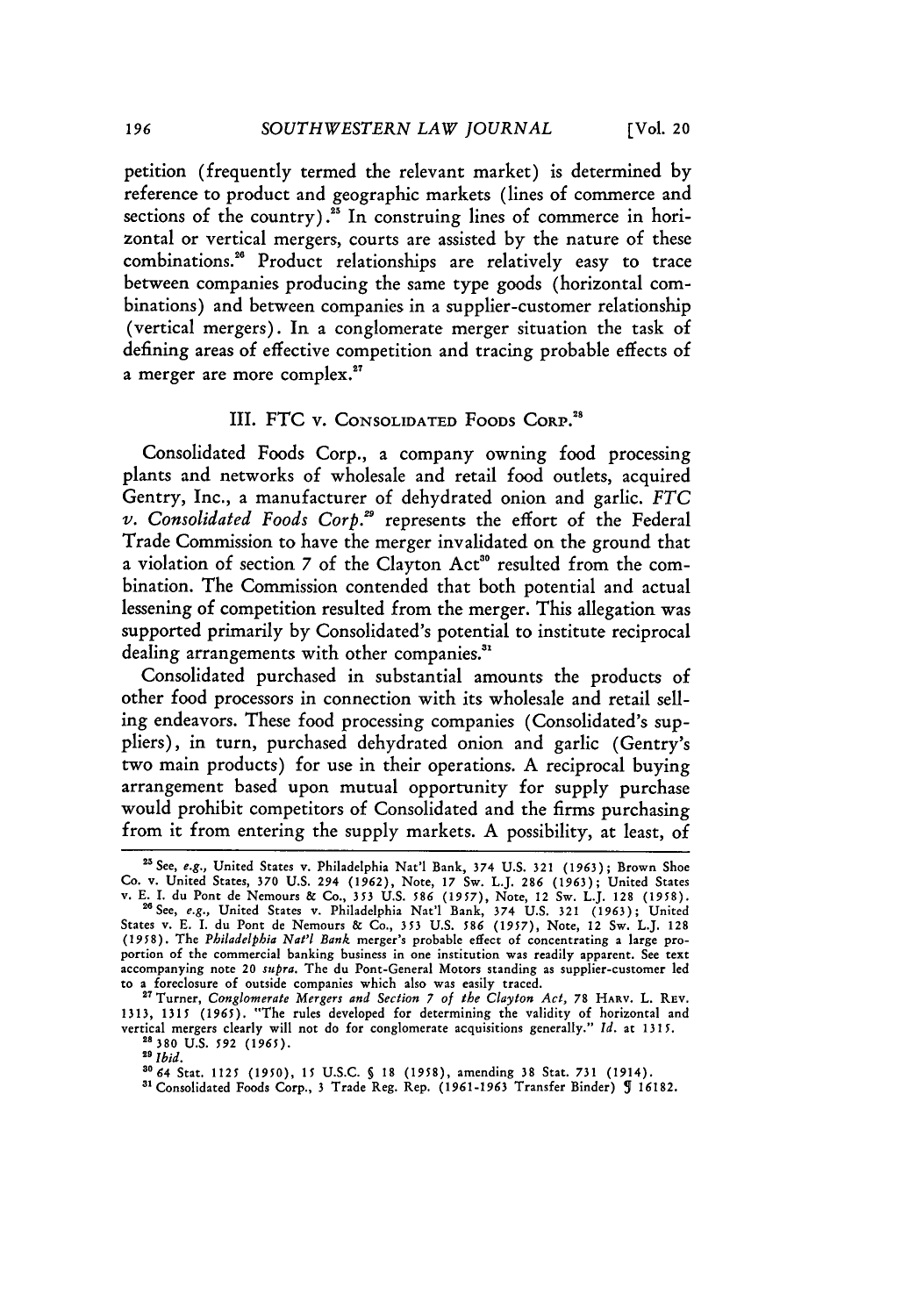reciprocity was thus presented in the facts of the case. Food processors selling to Consolidated might find advantage in giving preference to Gentry products for reciprocity purposes.<sup>32</sup> Imperfect competitive conditions in Gentry's market, moreover, increased the probability of reciprocal dealing. Gentry and its main competitor, Basic Vegetable Products, Inc., accounted for approximately ninety per-cent of the dehydrated onion and garlic market both before and after the acquisition. Prior to the merger in **1951,** Gentry's share of total sales was thirty-two percent; in **1958** its portion was thirty-five per-cent of a doubled industry output. Despite Gentry's absolute increase in sales over the seven year period, the firm's product revenue allocation was subject to a marked realignment. Though its portion of the dehydrated onion market increased seven per-cent, Gentry's share of dehydrated garlic sales actually dropped twelve per-cent during the same period. Whatever advantage the merger may have given Gentry, it apparently did not prevent a significant decline in its share of the garlic market.

When faced with the Commission's ruling, the Court of Appeals for the Seventh Circuit reversed the decision, holding that probability of a substantial lessening of competition was not shown." The court considered the oligopolistic nature of the industry and gave heavy weight to post-acquisition evidence. Relying particularly upon the drop in dehydrated garlic sales and the failure of Gentry substantially to increase sales of onion, the court held that neither actual nor potential restraint was present.<sup>34</sup>

The Supreme Court sustained the conclusion of the Commission, placing emphasis upon the probability of reciprocal buying between the two companies and the resultant discouraging effect upon entry into the market by new firms.<sup>35</sup>

**<sup>3 380</sup>** U.S. at *596-97.* Officials of Consolidated made overt attempts to encourage reciprocity and to assist Gentry in its selling. **A** letter sent to Consolidated's distributing divisions shows at least an attempt to find product areas in which reciprocity could **be** brought to bear:

Oftentimes, it is a great advantage to know when you are calling on a prospect, whether or not that prospect is a supplier of someone within your own organization. Everyone believes in reciprocity providing all things are *equal.*

Attached is a list of prospects for our Gentry products. We would like to have you indicate on the list whether or not you are purchasing any of your supplies from them. If so, indicate whether your purchases are relatively large, small, or insignificant.

<sup>....</sup> If you have any special suggestions, as to how you could be helpful in properly presenting Gentry to any of those listed, it will be appreciated. *Id.* at 596. (Emphasis added.)

<sup>33</sup> Consolidated Foods Corp. v. FTC, 329 F.2d 623 (7th Cir. 1964). <sup>34</sup>*Ibid.*

**<sup>3&#</sup>x27; 380 U.S.** at **600-01.**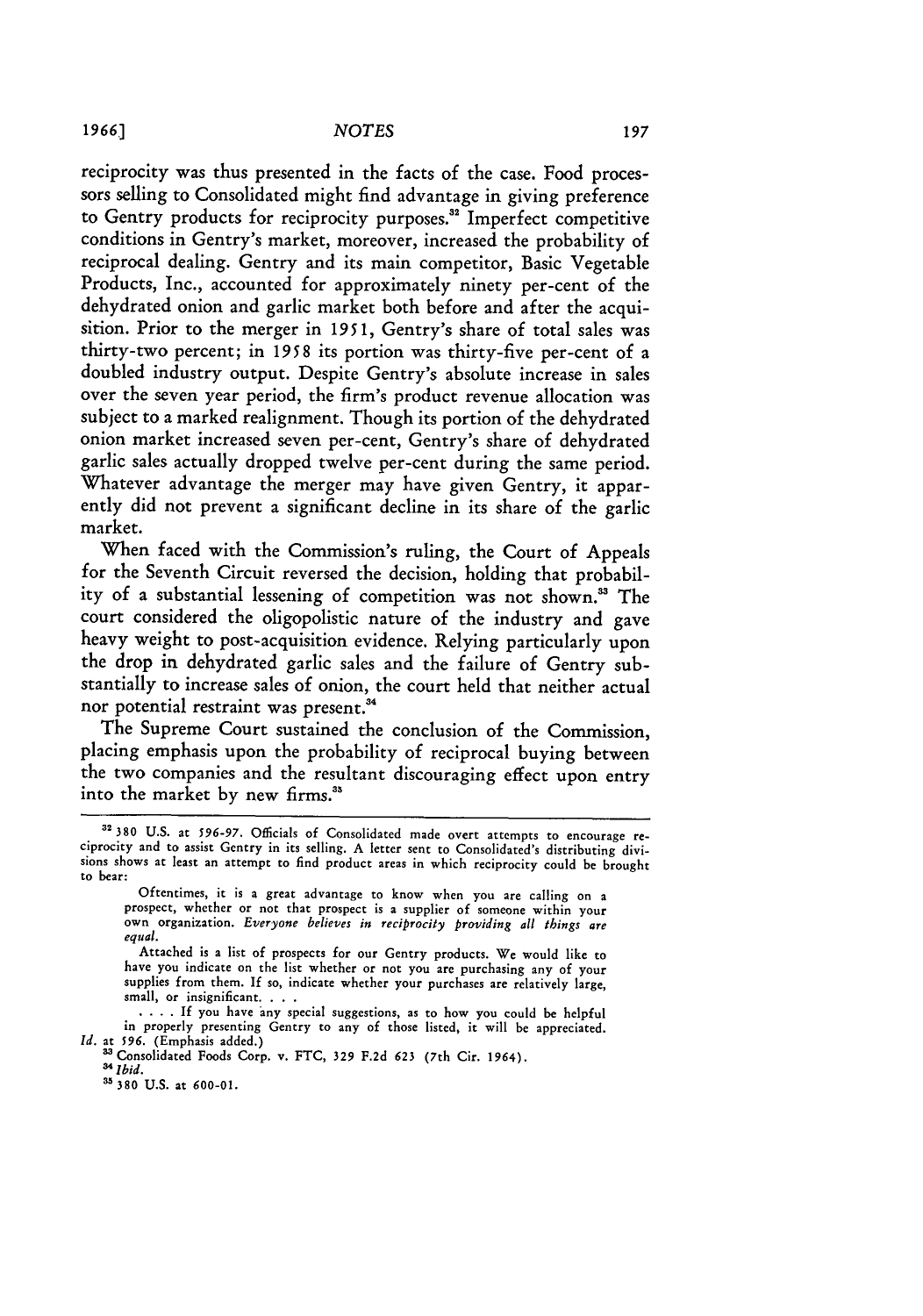Mr. Justice Douglas, speaking for seven members of the Court, held "at the outset that the 'reciprocity' made possible by such an acquisition is one of the congeries of anticompetitive practices at which the antitrust laws are aimed. The practice results in 'an irrelevant and alien factor' **. . .** intruding into the choice among competing products, creating at the least 'a priority' on the business at equal prices."<sup>36</sup> Pointing out that "section 7 of the Clayton Act is concerned with 'probabilities, not certainties **. . .'** " the Court concluded that "reciprocity in trading as a result of an acquisition violates *§7,* if the probability of a lessening of competition is shown."<sup>37</sup> The Court found that the possibility of reciprocal dealing became a probability in light of the degree of competition present in the dehydrated onion and garlic industry.

Though not condemning absolutely the Court of Appeals' use of post-acquisition evidence, the majority in *Consolidated Foods* concluded that "it gave too much weight to it."<sup>38</sup> Emphasizing again the probability test of section **7,** the Court stated that "if the post-acquisition evidence were given conclusive weight or was allowed to override all probabilities, then acquisitions would go forward willy-nilly, the parties biding their time until reciprocity was allowed fully to bloom."<sup>33</sup> In addition to finding that a probability of restraint was present, the majority found that the post-acquisition evidence tended to confirm the anti-competitive aspects of the merger.<sup>40</sup> Gentry's increase in onion sales and loss of only twelve per-cent of its garlic business sustained the probability of reciprocity, for these shifts took place at a time when its main competitor had a product quality advantage.<sup>41</sup>

The court found probable and actual reciprocity coming about as a direct result of the merger. This reciprocity, in turn, strengthened the already-present oligopolistic characteristics of the industry, thus leading to a section **7** violation of the Clayton Act." Mr. Justice Stewart concurred in the result reached by the court but differed with the majority as to the proper weight to be given post-acquisition

*<sup>3</sup>Id.* at **594.**

*<sup>&#</sup>x27;lid.* at *595.*

*<sup>1</sup>s Id.* at **598.**

*<sup>31</sup>Ibid.*

*<sup>40</sup> Ibid.*

*<sup>41</sup> Id.* at *599-600.*

**<sup>42</sup>**See United States v. Philadelphia Nat'l Bank, 374 U.S. 321 *(1963);* Reynolds Metals Co., **56** F.T.C. 743 (1960), *aff'd, 309* F.2d 223 (D.C. Cir. 1962). The *Philadelphia Nat'l* Bank case invalidated an oligopoly-strengthening horizontal merger. See text accompanying note 20 *supra.* The *Reynolds* merger, though also strengthening oligopoly, would have survived as a vertical acquisition but was struck down as a conglomerate.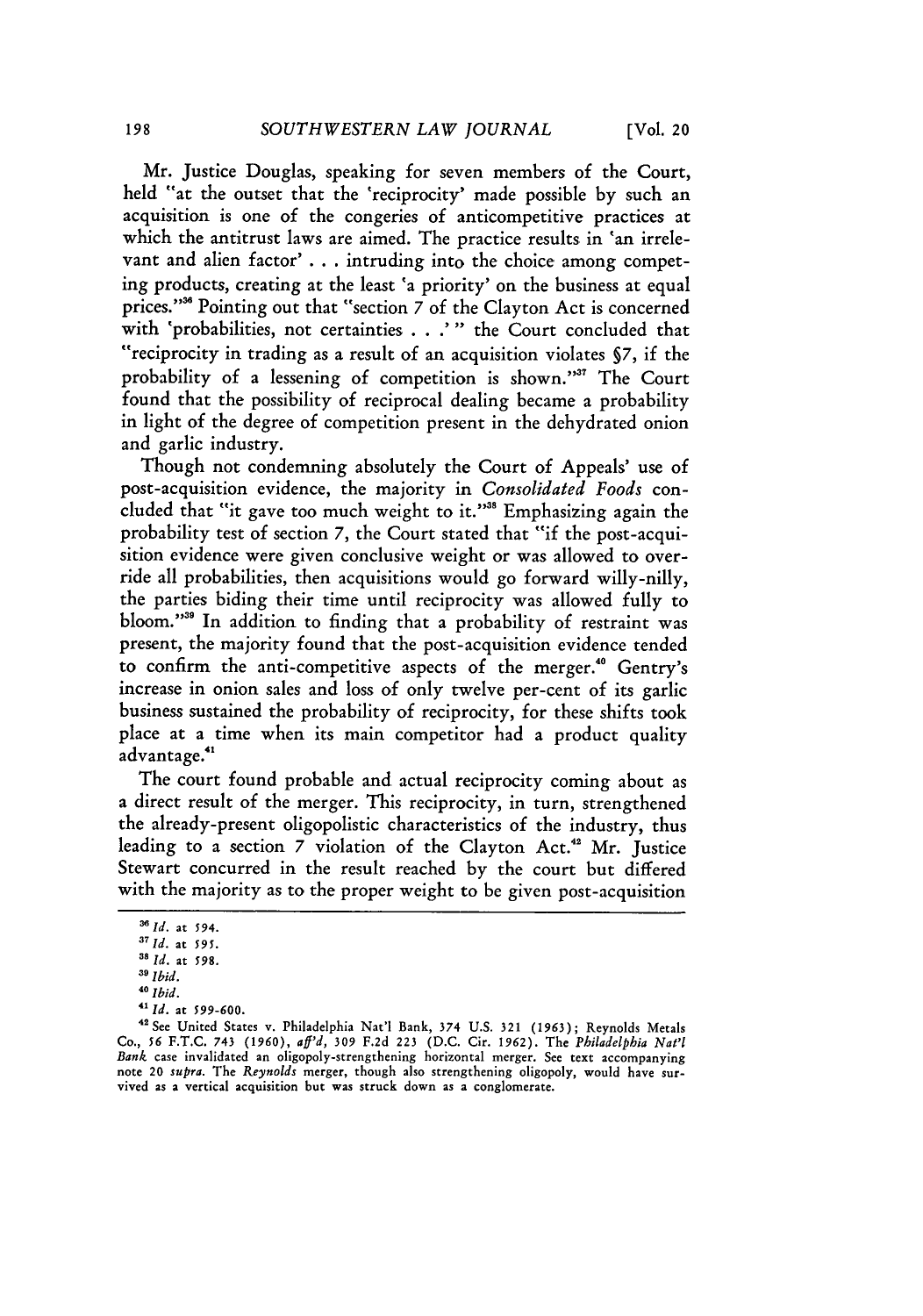evidence.<sup>43</sup> His separate opinion emphasizes that the Commission should rely upon the best information available in determining probability of restraint, "whether it is an examination of the market structure before the merger has taken place, or ... after the merger has been consummated."<sup>44</sup> Mr. Justice Harlan, concurring separately, stated agreement with the views as expressed by Stewart except as to post-acquisition evidence.<sup>45</sup> His opinion indicates that only evidence upon which the Federal Trade Commission has acted should be considered by the Court.<sup>46</sup>

#### IV. **CONCLUSION**

However correct the *Consolidated Foods* decision may be on its particular facts, it does little in the way of setting firm guidelines for merger activity. In prior cases, the Court has recognized the need to protect competition rather than to insulate competitors.<sup>47</sup> Nevertheless, underlying the philosophy and application of the antitrust laws is a concern for the small business firm. When the court applied section 7 in the **1962** *Brown Shoe"'* decision, the majority felt that it "[could not] fail to recognize Congress' desire to promote competition through the protection of small, locally owned businesses."<sup>49</sup> The Federal Trade Commission has been even more active in implementing this Congressional concern." No matter how wise or unwise this policy may be and irrespective of the fact that economic diffusion may have been the motivating factor behind Congressional action.<sup>51</sup>

Trade or commerce under those circumstances may nevertheless be badly and unfortunately restrained by driving out of business the *small dealers* and worthy men whose lives have been spent therein, and who might be unable to readjust themselves to their altered surroundings. Mere reduction in the price of the commodity dealt in might be dearly paid for by the *'ruin of such a class,* and the absorption of control over one commodity by an *all-powerful combination of capital.*

*Ibid.* (Emphasis added), (opinion by Mr. Justice Black). **'0** See, *e.g.,* Foremost Dairies, Inc., **60** F.T.C. 944 (1962). "[N]ecessary proof of violation of the statute consists of types of evidence showing that the acquiring firm possesses significant power in some markets *or that its overall organization gives it a decisive advantage in efficiency over its smaller rivals." Id.* at 1084. (Emphasis added.) **"** "Throughout the history of these statutes it has been constantly assumed that one of

their purposes was to perpetuate and preserve, for its own sake and in spite of possible cost,

**<sup>43380</sup>** U.S. at **602-08.**

<sup>44</sup>*Id.* at **606.** <sup>45380</sup>U.S. at **601-02.**

*<sup>46</sup>Id.* at **601.**

<sup>\*7</sup>See, *e.g.,* Brown Shoe Co. v. United States, **370** U.S. 294, 344 (1962), Note, 17 Sw. L.J. 286 (1963). **<sup>41</sup>***Ibid.*

<sup>&</sup>lt;sup>49</sup> *Ibid*. At times the courts seem carried away by the romance of anti-trust endeavors; often they paint an ominous picture calling to mind an impending upheaval or class struggle. The following language is taken from United States v. Trans-Missouri Freight Ass'n, 166 U.S. **290,** 323 (1941):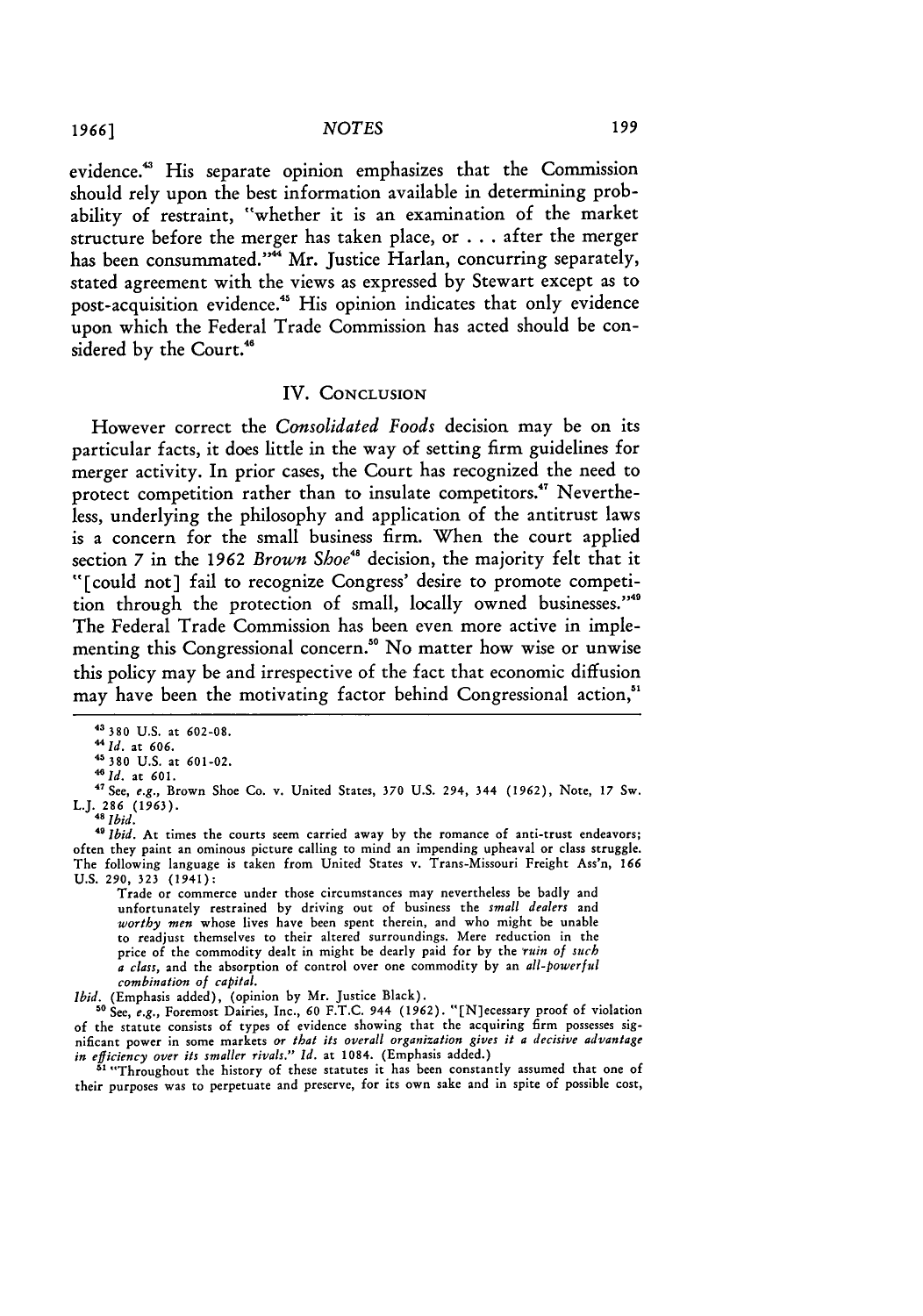small businesses should not be protected at all costs within existing monopolistic<sup>52</sup> or oligopolistic<sup>53</sup> markets. Given an imperfectly competitive market, assailing mergers with the purpose of protecting and maintaining competition may actually result in a lessening of competition within the market." In a highly developed market, moreover, a decrease in *price* competition may be more than offset by an increase in more effective *non-price* competition.5 In the *Consolidated Foods* situation, for example, competition and product innovation might have been increased by strengthening Gentry at the expense of Basic Vegetable Products, Inc. "Indeed, the evidence seems to show that, after the acquisition, the industry reflected the salutary qualities normally associated with free competition. Overall, both Basic and Gentry were furnishing a better product at the end of this period than at the beginning."<sup>56</sup> Gentry's industry competition did not present a small, relatively weak firm to be protected; yet the Court is

**an** organization of industry in small units which can effectively compete with each other." United States v. Aluminum Co. of America, 148 F.2d 416, 429 (2d Cir. 1945) (Judge Learned Hand).

**<sup>52</sup>**There are many sellers of a particular kind of product in a market situation characterized by monopolistic competition, and the product of each seller is in some way differentiated from the product of every other seller. . . . When the number of sellers is large enough so that the actions of any one have no perceptible effect upon the other sellers and their actions have no perceptible effect upon him, the industry becomes one of monopolistic competition.

Leftwich, *The Price System and Resource Allocation* **268** (Rev. ed. 1961). See generally *id.* at 268-78.

[Oligopolistic competition is found in] market situations in which there are few enough sellers of a particular product for the activities of one to be of importance to the others. . . . A single seller occupies a position of sufficient importance in the product market for changes in his market activities to importance in the others. Other sellers react to the market activities of the one and their reactions in turn have repercussions on him.

*Id.* at 233. See generally *id.* at 233-67.

<sup>54</sup> Adelman, *Integration and Antitrust Policy*, **63 HARV. L. REV. 27, 47 (1949)**<br>Horizontal and vertical integration will often serve to limit monopoly or destroy it. For example, vertical integration may be the response to a supplier's monopoly: by making instead of buying, one by-passes the toll gate. A similar tactic may end a buying monopoly. Diversification may serve a similar pur-<br>pose: if there are monopoly profits being earned in a product which a firm pose: if there are monopoly profits being earned in a product which a firm can easily add to its line, it will probably enter the field in order to share them. *The possibility that integration or diversification may be the response of one's business neighbors is one of the most potent of all forces maintaining competition in our economy.* 

<sup>55</sup> As a sector of the economy becomes more highly developed and as imperfect competition sets in, price competition often gives way to non-price competition. This trend is aided by the significant role advertising and brand identification play in the present-day economy. In some cases, however, actual innovations may take place; and some of the undesirable effects of imperfect competition can be offset. "Hence, a decision whether the vigor of competition as a whole has been significantly reduced depends on a weighing process in which the result is determined by our value judgments as to which forms of rivalry are most beneficial." Bok, *supra* note **10,** at 244. See generally *id.* at **238-49. "** FTC v. Consolidated Foods Corp., **380** U.S. 592, *605* (1965) (Stewart, J., concurring).

200

*Ibid.* (Emphasis added.)